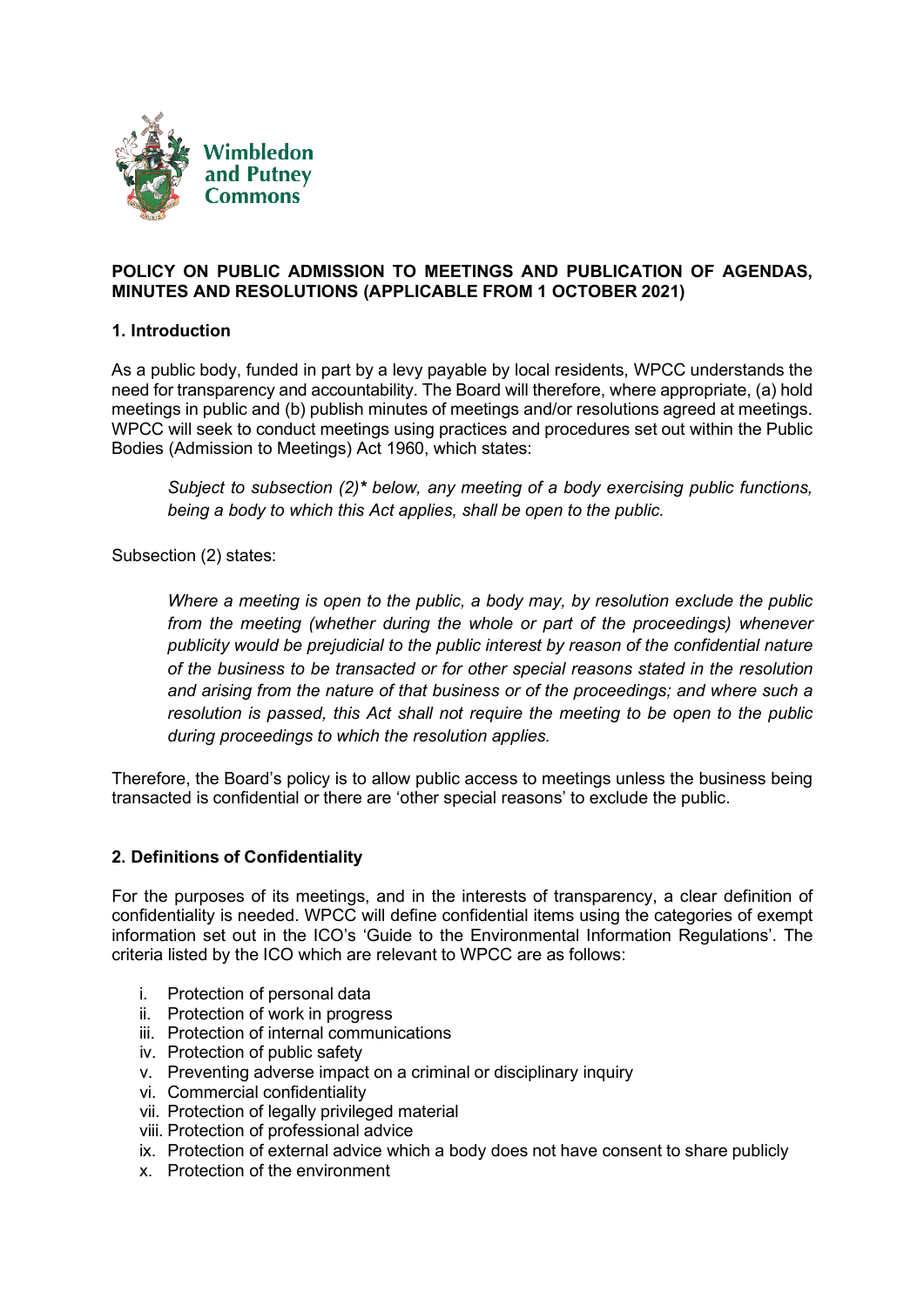The full details of categories of exempt information under EIR can be found in [Appendix](#page-5-0) 1.

Furthermore, the Public Bodies (Admission to Meetings) Act 1960 states 'A body may under subsection (2) above treat the need to receive or consider recommendations or advice from sources other than members, committees or sub-committees of the body as a special reason why publicity would be prejudicial to the public interest, without regard to the subject or purport of the recommendations or advice'. Therefore, where a meeting is considering external advice, whatever the circumstances, it may be appropriate for the public to be excluded.

#### **3. Meeting Procedures**

WPCC holds Board meetings, Committee Meetings and Working Group/Forum Meetings. The policy and procedure for each is outlined below.

#### **3.1 Board Meetings**

Board Meetings will be held in two parts  $-$  (A1) non-confidential and (A2) confidential. The agenda and papers for the non-confidential (A1) part of the meeting will be published. For the confidential (A2) part of the meeting, only the agenda will be published.

Public admission will be permitted to the non-confidential part of the meeting. This will be the first part of any Board meeting. There will be a no longer than 20 minute item on the agenda in order to allow members of the public in attendance to ask questions of the Board and senior staff in respect of items discussed at the non-confidential part of the meeting.

The minutes of the non-confidential (A1) part of the Board meetings will be published on the WPCC website once agreed by the Board.

The minutes of confidential (A2) Board meetings will not be published. Non-confidential resolutions will be published.

Where a discussion relating to a non-confidential item raises queries or concerns linked to a confidential item, these questions or concerns should not be raised until the confidential part of the meeting.

At the end of the non-confidential section of the meeting and before the start of the confidential part of the meeting, the public will be excluded by resolution. This resolution will be as follows:

*'The Board resolves to exclude the public for discussion of item(s) under Part 2 of the agenda, on the grounds that publicity would be prejudicial to the public interest by reason of the confidential nature of the business to be transacted or for other special reasons.'*

Part B Board meetings, which are meetings held by the Board without any staff present, are held solely to discuss confidential matters and therefore the public will be excluded by resolution, the wording of the resolution to be as follows:

*'The Board resolves to exclude the public for discussion all items considered by Part B Board meetings on the grounds that publicity would be prejudicial to the public interest by reason of the confidential nature of the business to be transacted or for other special reasons'*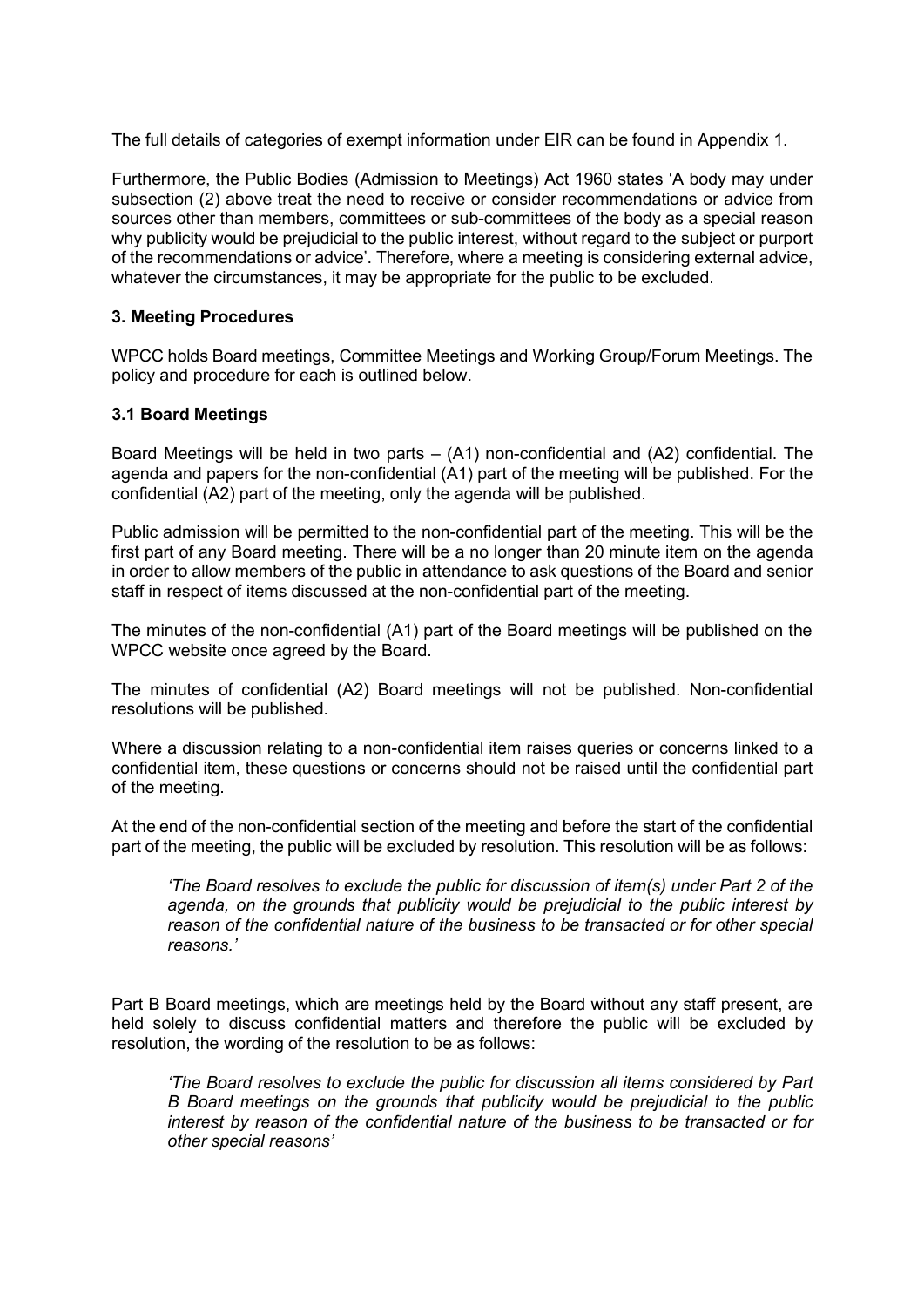Notice of Part B meetings will be published. Agendas, minutes and resolutions, of the Part B meetings will not be published.

#### **3.2 Committee Meetings**

There are four Board Committees:

- The Audit and Risk Committee
- The Constitution Committee
- The Finance and Investment Committee
- The Friends of WPCC Committee

Items being discussed by these Committees fall into categories of exempt/confidential information as defined above – the relevant criteria being protection of work in progress, commercial confidentiality, protection of legally privileged material, protection of professional advice and protection of external advice. Committee meetings will therefore be treated as confidential; the public will be excluded by resolution, as follows:

*'The Board resolves to exclude the public for discussion of all items considered by WPCC Committees on the grounds that publicity would be prejudicial to the public interest by reason of the confidential nature of the business to be transacted or for other special reasons'*

Agendas and minutes of Committee meetings will not be published.

#### **3.3 Forums and Groups/Working Groups**

Currently there are two such groups:

- The Wildlife and Conservation Forum
- The Stakeholder Group

These are made of volunteers, representatives of external groups and interested individuals. They are not meetings of the Board. Therefore, the public will not be admitted and there is no requirement for a resolution to exclude the public. However, agendas and minutes of these meetings will be published on the WPCC website.

#### **3.4. Meeting Venue**

The venue for the Board meetings will be advised in advance of the meeting.

#### **3.5 Notice of Meetings**

Three days clear notice of any Board meeting will be given by the placement of a notice on the noticeboard adjacent to the Ranger's Office. The notice will include details of how to access the meeting and how to obtain any paperwork for the meeting.

The responsibility for the posting of notices will lie with the EA and Communications Officer.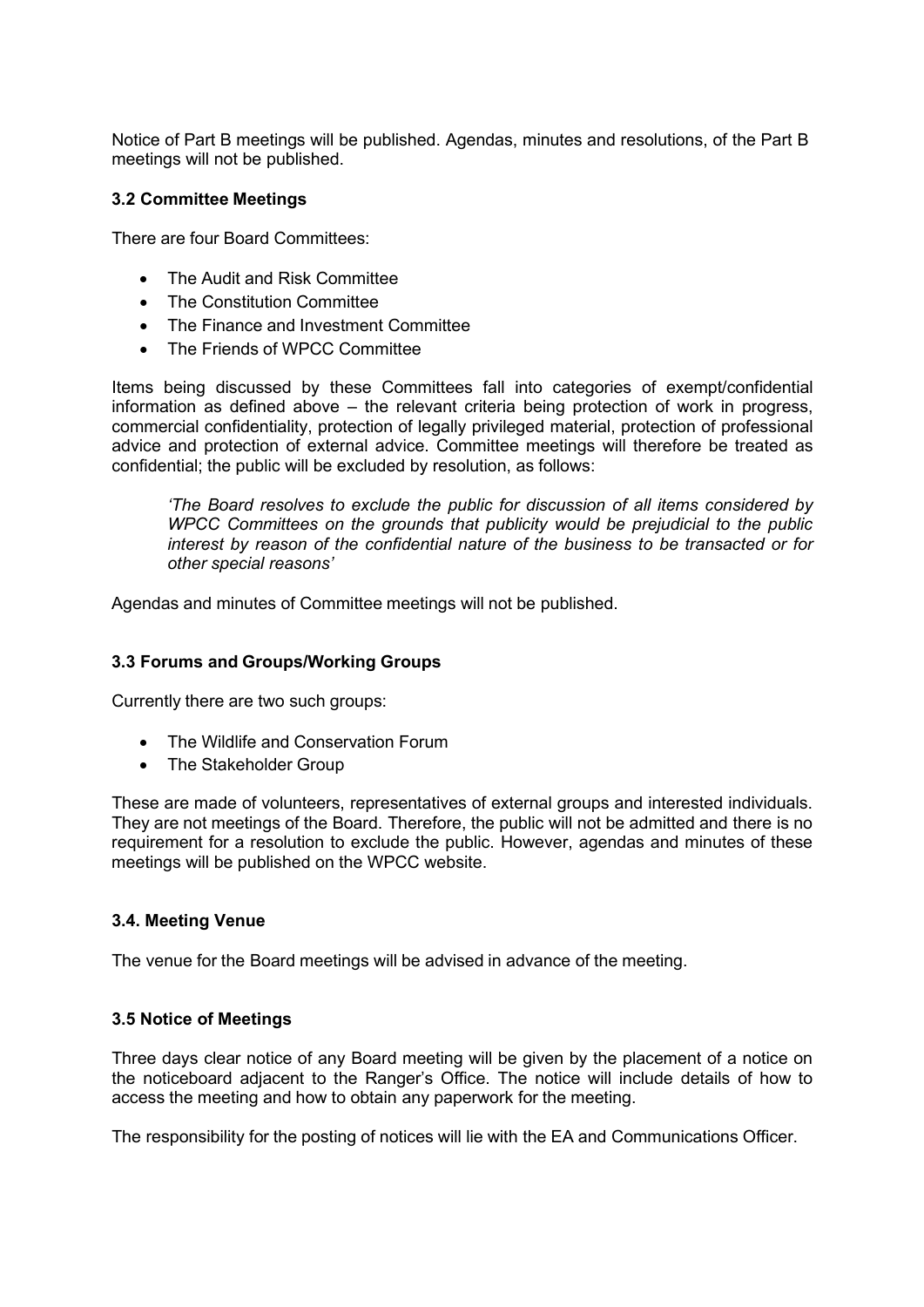Notice of meetings open to the public will also be posted electronically, again at least three clear days before a meeting takes place. The notice must include details of how to access the meeting. Electronic notices will be posted on the WPCC website by the EA and Communications Officer at the same time as Board/Committee papers are uploaded to the portal.

The agenda for Board meetings (which can exclude any items deemed under WPCC's policy to be confidential) will be published electronically three days prior to the meeting taking place.

#### **4. Policy Review**

This policy will be reviewed after six months and thereafter annually or if an incident or changein circumstances necessitates a review.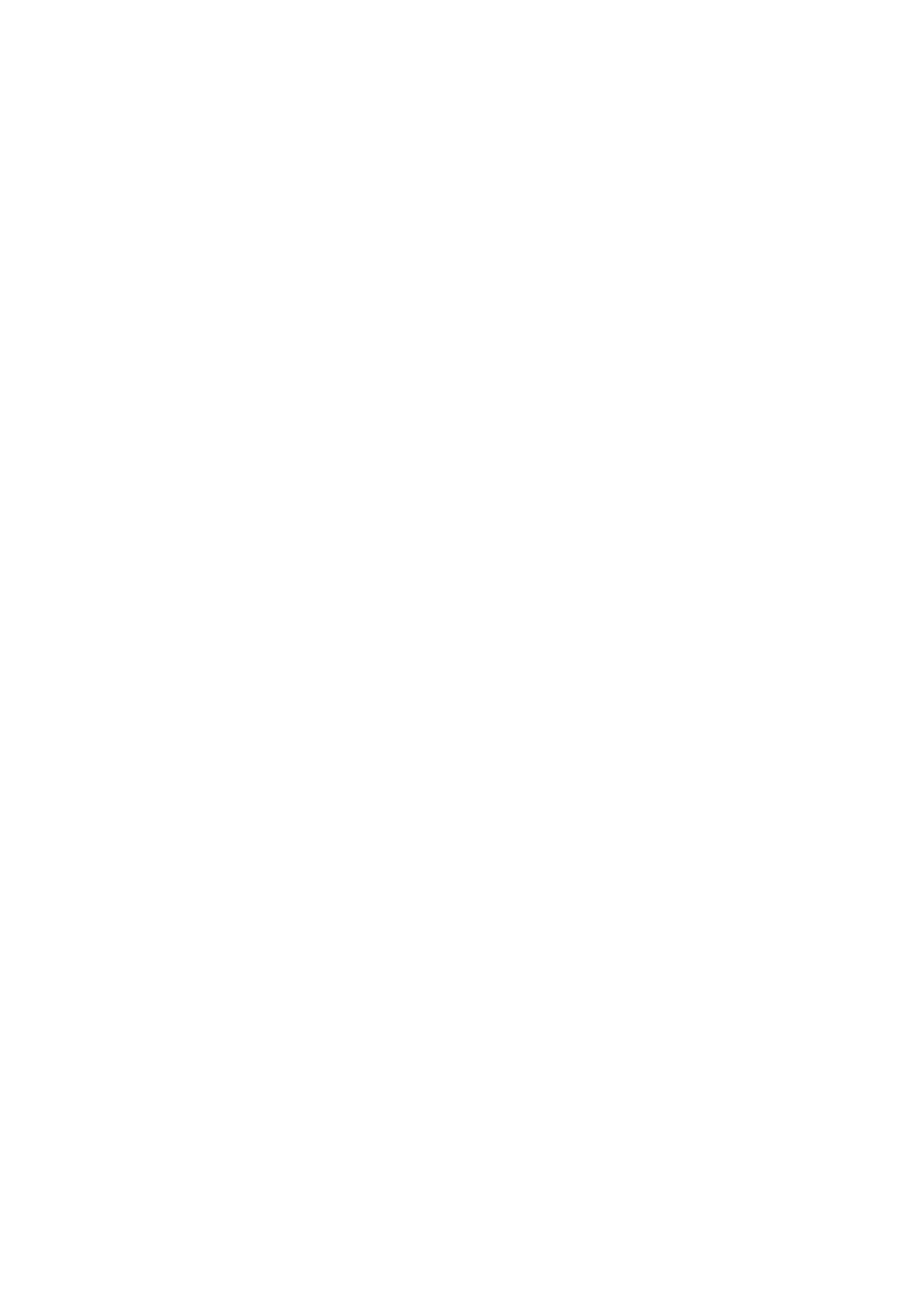# Appendix 1

# <span id="page-5-0"></span>Refusing a request

# In brief…

A requester may ask for any environmental information you hold, but this does not mean you always have to provide it. In some cases, there will be a good reason for not making public some or all of it.

The Environmental Information Regulations state exceptions that allow you to refuse to provide requested information. Some of the exceptions relate to categories of information, for example, unfinished documents and internal communications. Others are based on the harm that would arise from disclosure, for example, if releasing the information would adversely affect international relations or intellectual property rights. There is also an exception for personal data if providing it would be contrary to the UK General Data Protection Regulations (the UK GDPR) or the Data Protection Act 2018 (the DPA 2018).

Under the Regulations, most exceptions are subject to the public interest test. This is an extra stage in the process of deciding what information to provide, which requires you to balance the public interest arguments for disclosing the information against those for upholding the exception. This means that even if disclosing information would harm, for example, international relations, you must still release the information if the public interest arguments for disclosing it are stronger. The public interest is not necessarily the same as what the public finds interesting.

If you are refusing all or part of a request, you must send the requester a written refusal notice. This includes when you need to inform a requester that you don't hold the information they have requested.

# In more detail

- What exceptions are there for personal data?
- How does the exception work when we don't hold any information?
- When can requests be refused as 'manifestly unreasonable'?
- How do we work out whether the costs are 'manifestly unreasonable'?
- How do we work out whether a request we think is vexatious is 'manifestly unreasonable'?
- How do we deal with requests that are unclear?
- . What other class-based exceptions are available to us?
- $\bullet$  How do the 'adversely affect' exceptions work?
- . What are the 'adversely affect' exceptions?
- How is information relating to emissions treated differently?
- How does the public interest test work under the Regulations?
- How long do we have to consider the public interest test?
- **Is there anything else we need to know about exceptions?**
- What if we are withholding only parts of a document?
- . What do we need to tell the requester?
- What if the requester is unhappy with the outcome?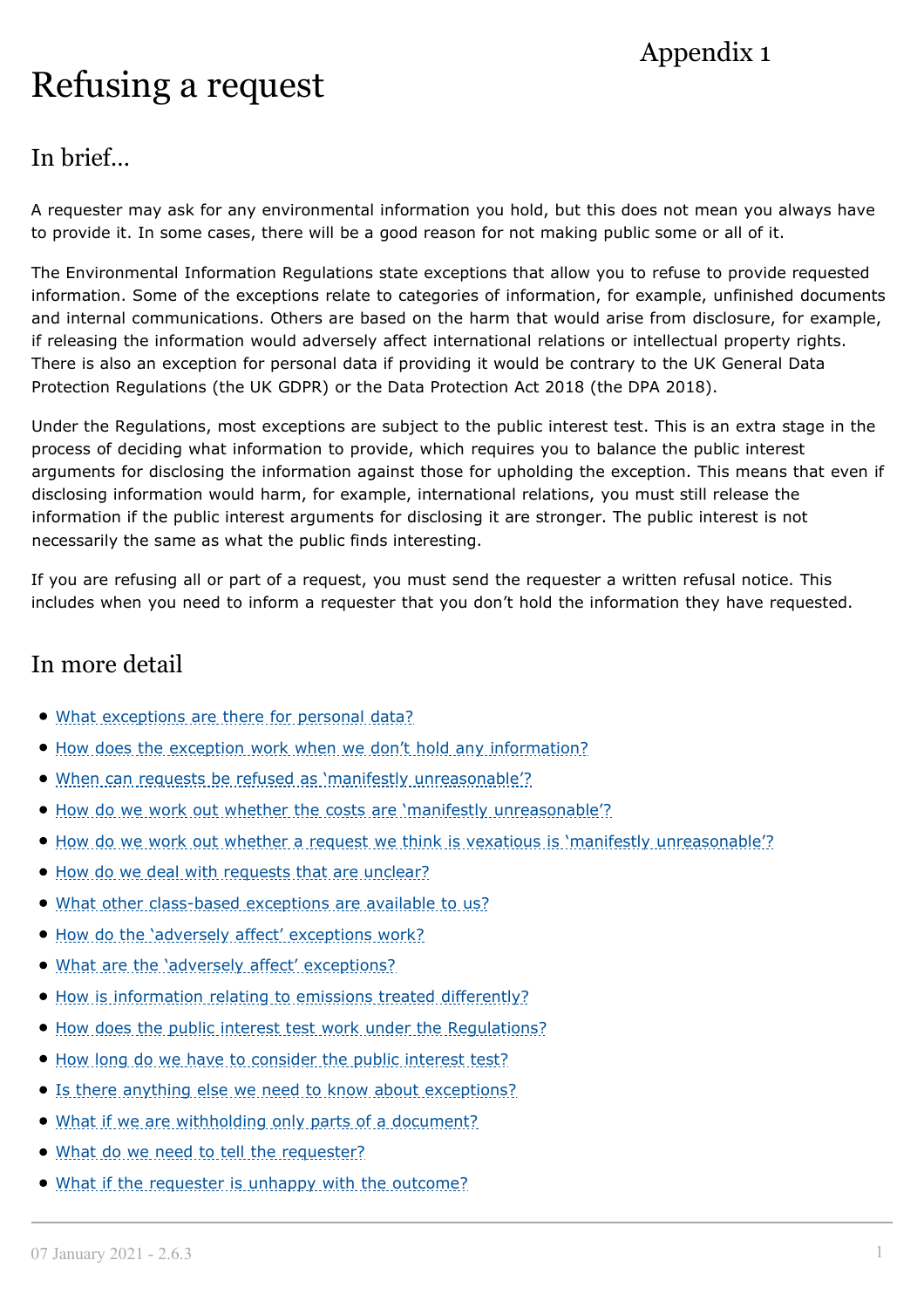# What exceptions are there for personal data?

## The information is the personal data of the applicant – regulation  $5(3)$

Under the Regulations, you don't have to make available environmental information that is the requester's personal data – you should deal with any part of any request for this type of information as a data protection 'subject access request'. You should not require requesters to make a second, separate subject access request, but you are entitled to ask for proof of identity and charge an administration fee for dealing with the subject access request. See our Guide to the UK GDPR – Right of [Access](https://ico.org.uk/for-organisations/guide-to-data-protection/guide-to-the-general-data-protection-regulation-gdpr/individual-rights/right-of-access/) for advice on how to handle subject access requests.

If the requested information is a mix of the requester's personal data and other environmental information, you will need to consider some under data protection and some under the Regulations.

Requested information may involve the personal data of both the requester and others. For further information, read our guidance:

# Further Reading

 $\Box$  How to disclose [information](https://ico.org.uk/media/for-organisations/documents/2021/2619016/how-to-disclose-information-safely-20201224.pdf) safely – removing personal data from information requests and datasets  $\Box$ [External](https://ico.org.uk/media/for-organisations/documents/2021/2619016/how-to-disclose-information-safely-20201224.pdf) link

Personal data of both the [requestor](https://ico.org.uk/media/2619029/s40-personal-data-of-both-the-requester-and-others-foi-eir-final-version-21.pdf) and [others](https://ico.org.uk/media/2619029/s40-personal-data-of-both-the-requester-and-others-foi-eir-final-version-21.pdf) [External](https://ico.org.uk/media/2619029/s40-personal-data-of-both-the-requester-and-others-foi-eir-final-version-21.pdf) link

#### The information is the personal data of a person other than the applicant – regulation 12(3) and regulation 13

When information is the personal data of someone other than the applicant, regulation 12(3) requires you not to disclose that personal data, except in accordance with regulation 13. Regulation 13 prohibits you from disclosing third party personal data if this would contravene the UK GDPR or the DPA 2018. To learn more about the UK GDPR and the DPA 2018, read the Guide to Data [Protection.](https://ico.org.uk/for-organisations/guide-to-the-environmental-information-regulations/refusing-a-request/?template=pdf&patch=3)

The most common reason for refusing to provide third party personal information is that disclosure would contravene UK GDPR principle (a) because there is no lawful basis for processing. Regulation 12(3) is not subject to the public interest test. However, some public interest considerations are relevant when deciding whether you can disclose third party personal data in accordance with regulation 13.

Regulation 13(5A) and 13(5B) remove the duty to confirm whether or not you hold third party personal data if:

- $\bullet$  doing so would breach the data protection principles;
- it would contravene an objection to processing; or
- the data subject would not be entitled to know if their own personal data was being processed.

This exception applies only to personal data about people who are living; you cannot use this exception to protect information about people who have died.

For further information, read our guidance: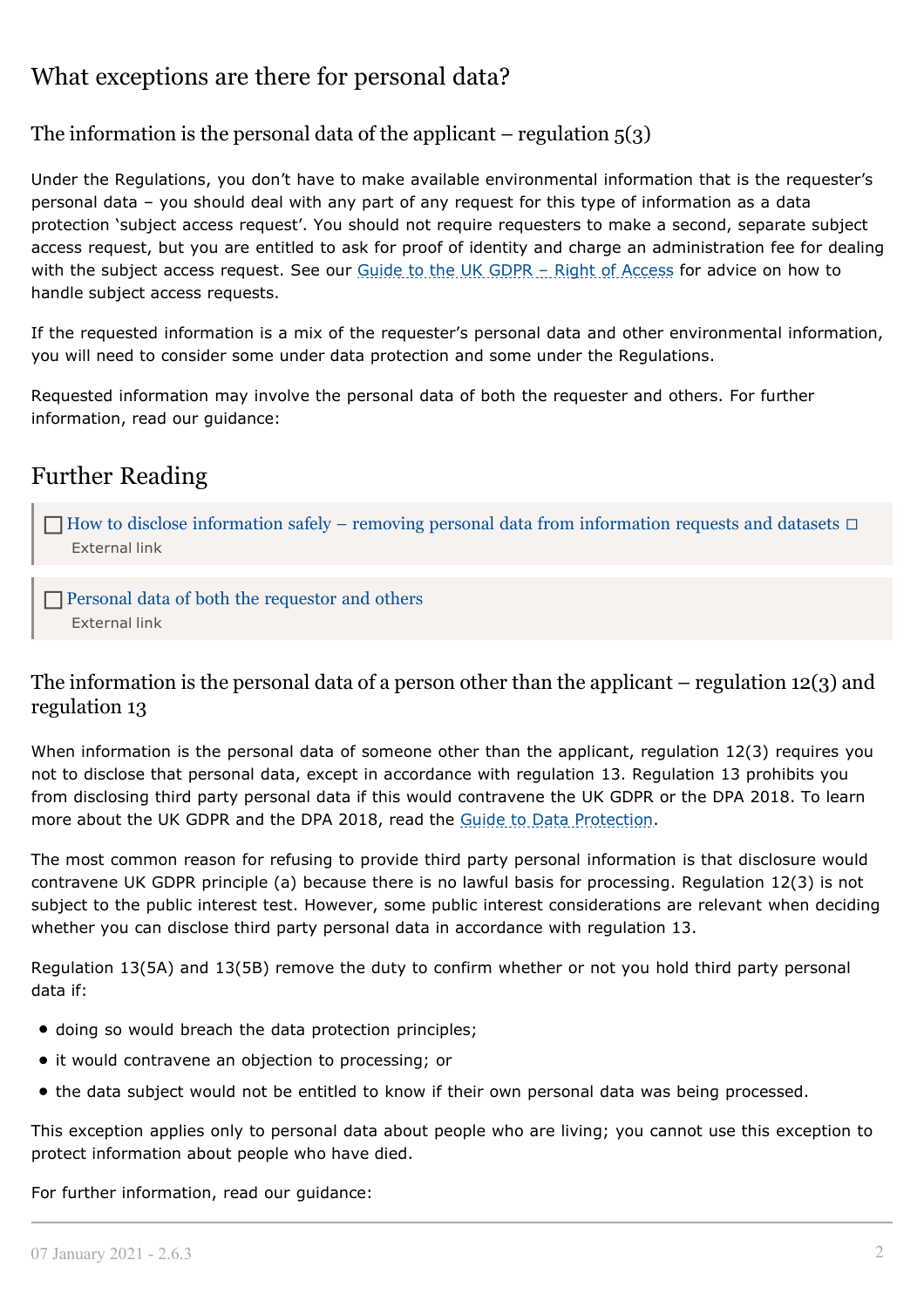# Further Reading



# How does the exception work when we don't hold any information?

## Regulation  $12(4)(a)$

When you don't hold the information that has been requested, you need to tell the applicant. Under the Regulations this counts as a refusal of the request. Information is 'held' if, at the time you received the request:

- it is in your possession; and
- you have produced or received it; or
- another person holds it on your behalf.

You do not have to create information to answer a request, but you may have to bring it together from different sources.

Before you claim this exception you should make sure you have done adequate and properly directed searches, and that you have convincing reasons for concluding that you hold no recorded information. If an applicant complains to the ICO that you haven't identified all the information you hold, we will consider the scope, quality and thoroughness of your searches and test the strength of your reasoning and conclusions.

Most of the exceptions under the Regulations are subject to the public interest test, but we recognise that it can be impossible to do a meaningful public interest test if you don't hold the information.

There is further advice on determining whether information is held available under 'What [happens](https://ico.org.uk/for-organisations/guide-to-the-environmental-information-regulations/receiving-a-request/) if we don't have the information?'.

# When can requests be refused as 'manifestly unreasonable'?

## Regulation  $12(4)(b)$

In most cases, the public use the access rights provided by the Regulations responsibly and reasonably, but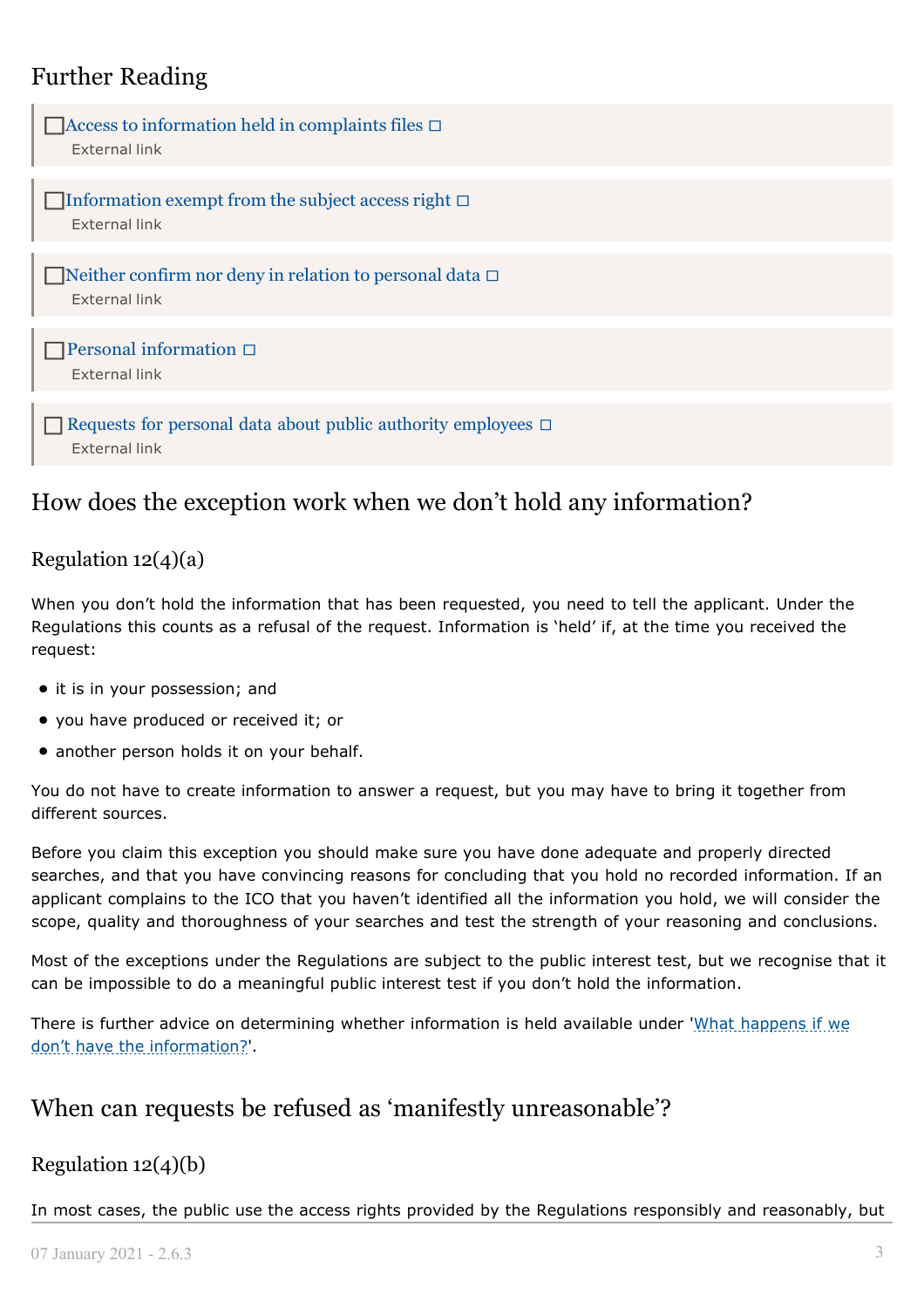there may be circumstances where requests:

- are too burdensome to deal with:
- disrupt a public authority's ability to perform its core functions; or
- **•** seem to be aimed at disrupting the public authority's performance.

Regulation 12(4)(b) allows you to refuse requests that are 'manifestly unreasonable'. Requests may be manifestly unreasonable if:

- dealing with a request would create unreasonable costs or an unreasonable diversion of resources; and
- an equivalent request would be found 'vexatious' if it was subject to the Freedom of Information Act.

These are the most common types of manifestly unreasonable requests, but there may be other circumstances where the exception could be applied.

# How do we work out whether the costs of dealing with a request are 'manifestly unreasonable'?

The Regulations do not define a 'reasonable' amount of money or time that a public authority should spend on a request, or a linked series of requests from the same person or group – there is no legal equivalent to the 'appropriate limit' provided under the Freedom of Information Act.

To work out whether the costs of dealing with a request can be treated as manifestly unreasonable, you should consider whether dealing with the request would place unreasonable demands on your resources – this may depend on the size of your organisation.

Currently, the cost limit set by Parliament for complying with requests under the Freedom of Information Act is £600 for central government, Parliament and the armed forces and £450 for other public authorities. Staff time is currently rated at £25 per person per hour, regardless of who does the work, including external contractors. You can use these limits only as an indication of the costs you might reasonably take into account when complying with a request for environmental information. The cost of complying may exceed the Freedom of Information Act costs limit, but this doesn't mean it would be manifestly unreasonable under the Regulations for you to comply with the request. You should also bear in mind that there is a presumption in favour of disclosure under the Regulations.

If you decide that a request is manifestly unreasonable, for example because it places an unreasonable burden on your resources, you still have to consider the public interest test. The fact that the request is manifestly unreasonable doesn't mean there can't be strong public interest arguments in favour of disclosure.

The code of practice on public authorities fulfilling their obligations under the Regulations does not cover the advice and assistance you should give when you refuse this type of request. However, we would expect you to help a requester to rephrase their request in a way that would allow you to provide some information.

Remember that the Regulations say you can extend the 20-day period for complying with a request for information to 40 working days, to give yourself more time to locate and provide the information:

- when a request is for a large amount of information that is complex; and
- it would be impracticable to comply with the request or decide to refuse to comply within 20 working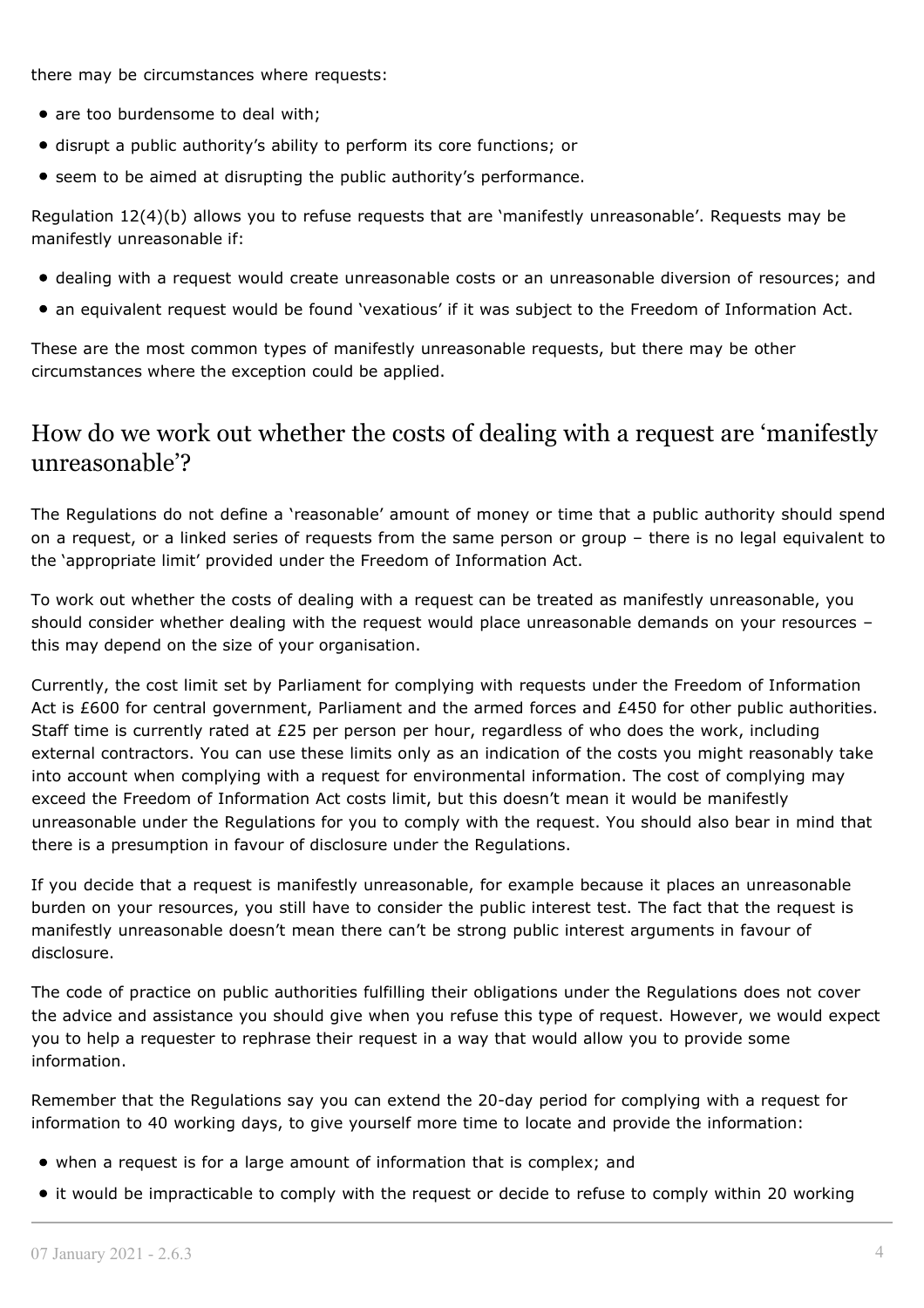days.

In this case, you should let the requester know within 20 working days that you need more time to respond.

For further information, read our more detailed guidance:

# Further Reading

```
\Boxunreasonable requests \BoxFor organisations
   PDF (355.78K)
```

```
\BoxCalculating costs where a request spans different access regimes \BoxFor organisations
   PDF (215.23K)
```
# How do we work out whether a request we think is vexatious is 'manifestly unreasonable'?

Sometimes you will receive requests that interfere with your organisation's ability to perform its core functions – often these types of request are found to be 'vexatious' under the Freedom of Information Act. Under the Regulations, you may be able to use the exception at regulation 12(4)(b) to refuse such requests as manifestly unreasonable. We recommend that you consider such requests under the same criteria used to assess whether a request is vexatious under section 14 of the Freedom of Information Act, namely, is the request likely to cause a disproportionate or unjustified level of distress, disruption or irritation?

You should consider the above in light of the Regulations' presumption in favour of disclosure. Even if you find the request is manifestly unreasonable because it is vexatious, you will still need to consider the public interest test.

For further information read our more detailed guidance:

## Further Reading

```
\Boxunreasonable requests \BoxFor organisations
   PDF (355.78K)
```
## How do we deal with requests that are unclear?

```
The request is too general – regulation 12(4)(c)
```
The exception under regulation 12(4)(c) allows a public authority to refuse requests that are 'formulated in too general a manner'. We interpret this to mean requests that:

- have more than one possible interpretation; or
- are not specific enough to allow you to identify what has been asked for.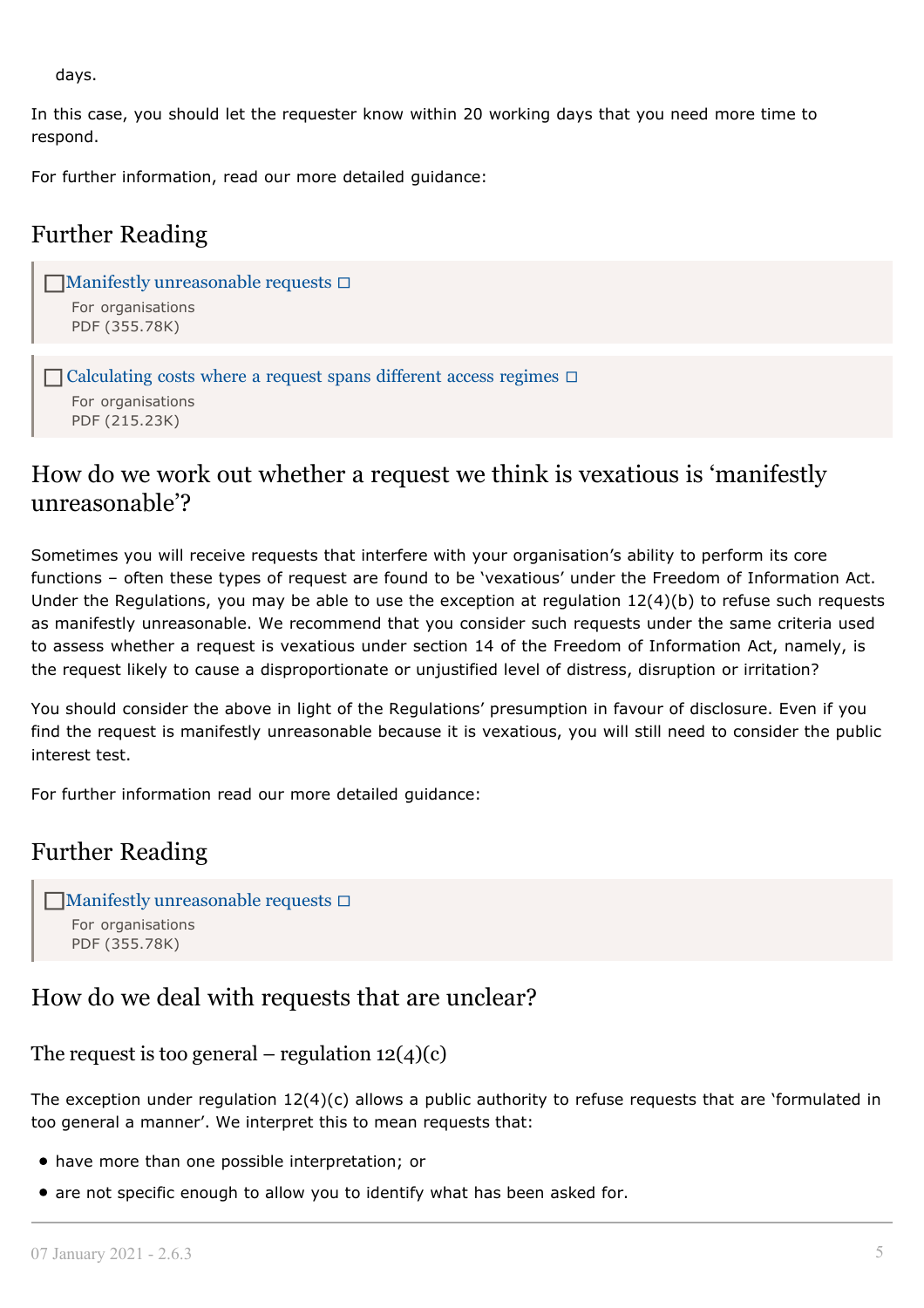When you refuse a request under regulation 12(4)(c), you must go back to the requester and ask for more information within 20 working days of receiving the request (see regulation 9(2)). You must give the requester relevant advice and assistance to help them rephrase or clarify their request. Once you've received more information you'll have 20 working days to deal with the request, provided the new information enables you to understand what the applicant wants.

When you refuse a request as too general, it may be difficult to carry out a meaningful public interest test. As long as you have complied with the duty under regulation 9(2) to offer appropriate advice and assistance, we consider that in most cases you will be able to give significant weight to the public interest in favour of maintaining the exception.

For further information, read our more detailed guidance:

# Further Reading

```
(regulation 12(4)(c)) \BoxFor organisations
  PDF (253.28K)
Regulation 9 – Advice and Assistance \square
```

```
For organisations
PDF (280.88K)
```
# What other class-based exceptions are available to us?

## The request is for unfinished documents – regulation  $12(4)(d)$

If a request relates to material that is still being completed, unfinished documents including drafts, or incomplete data, you can refuse to provide the information under regulation 12(4)(d). You must consider the status of the information at the time the request is made.

The aims of the exception are to:

- protect work you may have in progress by delaying disclosure until a final or completed version can be made available. This allows you to finish ongoing work without interruption and interference from outside; and
- provide some protection from having to spend time and resources explaining or justifying ideas that are not or may never be final.

Even if you are applying the exception, you still need to consider the public interest test. We consider drafts to be incomplete documents even after a final version has been completed, but the public interest in maintaining the exception will decline once the final version of a document is finished or published. This is because you will no longer need safe space to complete the work.

If you are aware that another public authority is preparing the requested information and you are relying on the exception, then under regulation 14(4) your refusal notice must:

- specify that public authority's name; and
- provide an estimated time for when the information will be completed.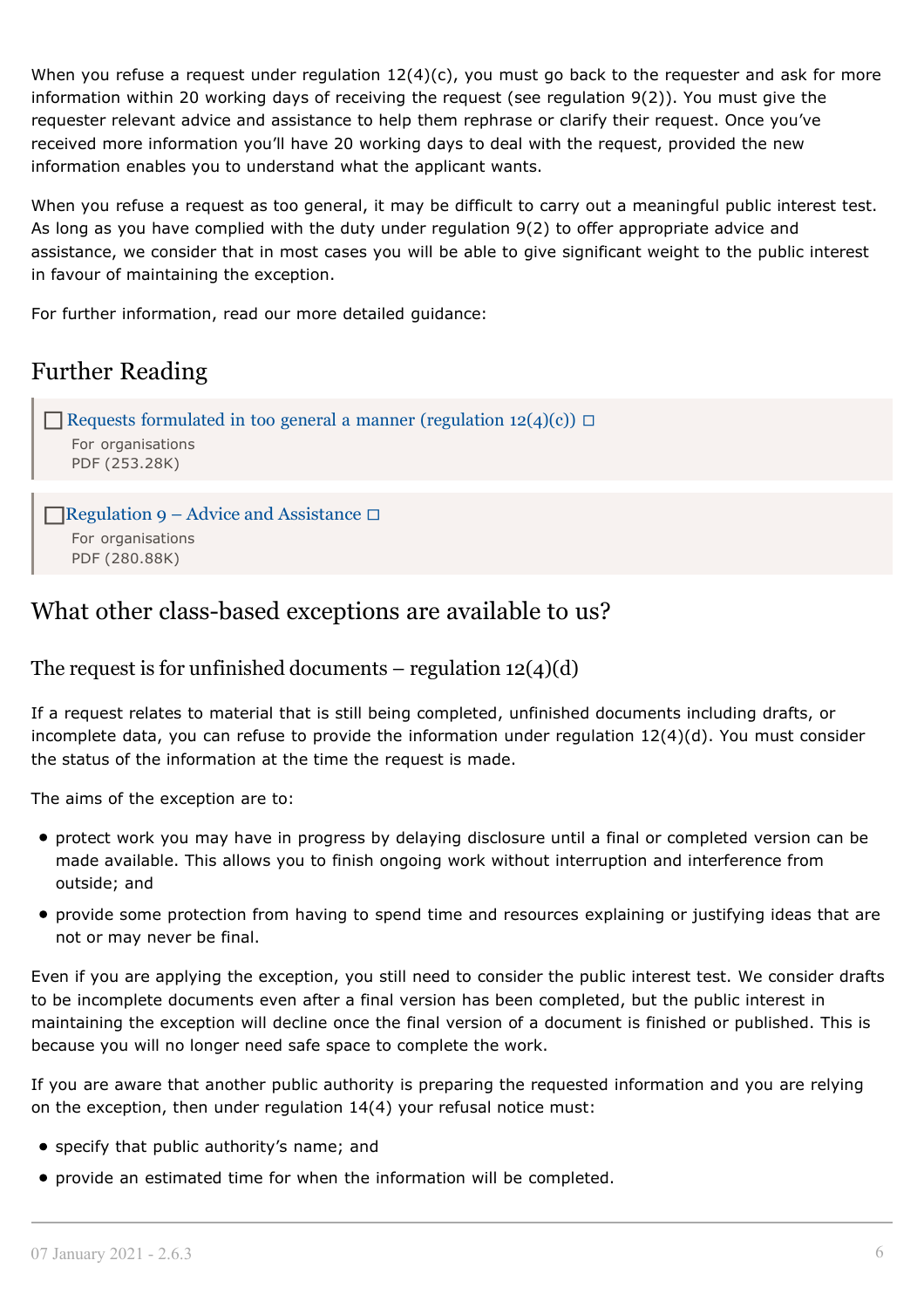For further information, read our more detailed guidance:

# Further Reading

```
Information in the course of completion – regulation 12(4)(d) \BoxFor organisations
   PDF (232.96K)
```
## The request involves the disclosure of internal communications – regulation  $12(4)(e)$

When a request is for information that is an internal communication, you can refuse it under regulation  $12(4)(e)$ . The purpose of this exception is to allow you to discuss the merits of proposals and the implications of decisions internally without outside interference. It allows you to have a space to think in private when reaching decisions, and in this respect it overlaps with the purpose behind the exception for unfinished documents. However, the focus here is on protecting internal decision-making processes rather than protecting unfinished work, and it can apply to completed documents.

In general, communications within one public authority will constitute 'internal communications'. Some general principles you should consider when applying regulation 12(4)(e) to information include:

- The definition of a communication is broad and will include any information intended to be communicated to others or to be placed on file where others may consult it.
- Communications between a public authority and a third party will not be internal communications except in very limited circumstances.
- All central government departments (including executive agencies) are treated as one public authority for the purpose of this exception.

You don't have to refuse every request for information that is an internal communication. The exception is subject to the public interest test – if disclosure would harm the way your organisation makes decisions or gives advice, this will be a factor in favour of maintaining the exception.

For further information, read our more detailed guidance:

## Further Reading

```
communications – regulation 12(4)(e)External link
```
# How do the 'adversely affect' exceptions work?

The exceptions listed under regulation 12(5) are based on harmful consequences of disclosure. You may refuse to disclose information if disclosing it would 'adversely affect' (harm) one of the interests listed in regulations  $12(5)(a)$  to  $12(5)(g)$ .

The adverse effect test under the Regulations is similar to the prejudice test under the Freedom of Information Act.

To show that disclosing information would harm one of the interests in 12(5)(a) to (g) you must: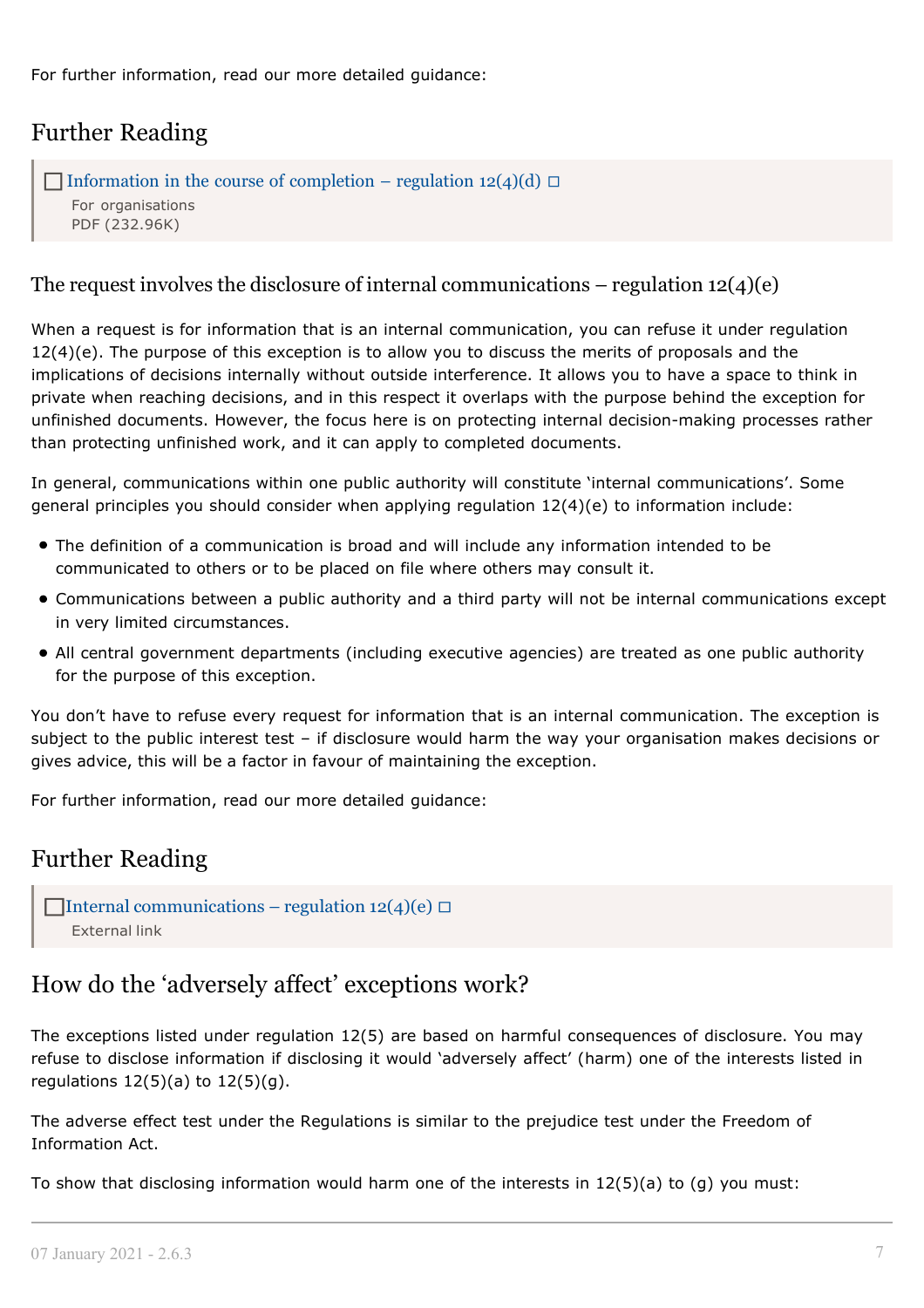- identify a negative consequence (adverse effect) of the disclosure that is significant (more than trivial) and is relevant to the exception claimed;
- show a link between the disclosure and the negative consequence, explaining how one thing would cause the other;
- show that the harm is more likely than not to happen.

For more information, read our more detailed guidance:

# Further Reading

```
\BoxEnvironmental Information Regulations \BoxFor organisations
  PDF (354.08K)
\BoxInformation in the public domain guidance \Box
```
For [organisations](https://ico.org.uk/media/for-organisations/documents/1204/information-in-the-public-domain-foi-eir-guidance.pdf) PDF [\(352.94K\)](https://ico.org.uk/media/for-organisations/documents/1204/information-in-the-public-domain-foi-eir-guidance.pdf)

# What are the 'adversely affect' exceptions?

International relations, defence, national security, public safety – regulation  $12(5)(a)$ 

Regulation 12(5)(a) provides an exception to disclosing requested information if it would adversely affect international relations, defence, national security or public safety.

- 'International relations' means relations between governments or international bodies such as NATO, the EU, or the United Nations, or an international court.
- 'Defence' means protecting a nation against attack. This part of the exception will usually cover information that, if disclosed, would adversely affect the capability, effectiveness or security of the armed forces.
- 'National security' relates to some defence matters, but will extend to wider non-military, constitutional or economic security, such as information about royal protection.
- 'Public safety' may be interpreted widely. The exception covers information that, if disclosed, would adversely affect the ability to protect the public, public buildings and industrial sites from accident or acts of sabotage; and where disclosing information would harm the public's health and safety.

Even where the exception is engaged, you will still need to consider the public interest test.

Under regulation 12(6), you don't have to confirm or deny whether the requested information exists and is held, if this would adversely affect the matters listed under regulation 12(5)(a). This is subject to the public interest test.

Regulation 15 allows a government minister to certify that the reasons for refusing to disclose information under regulation 12(1) are that this would harm national security and would not be in the public interest.

For further information, read our more detailed guidance:

# Further Reading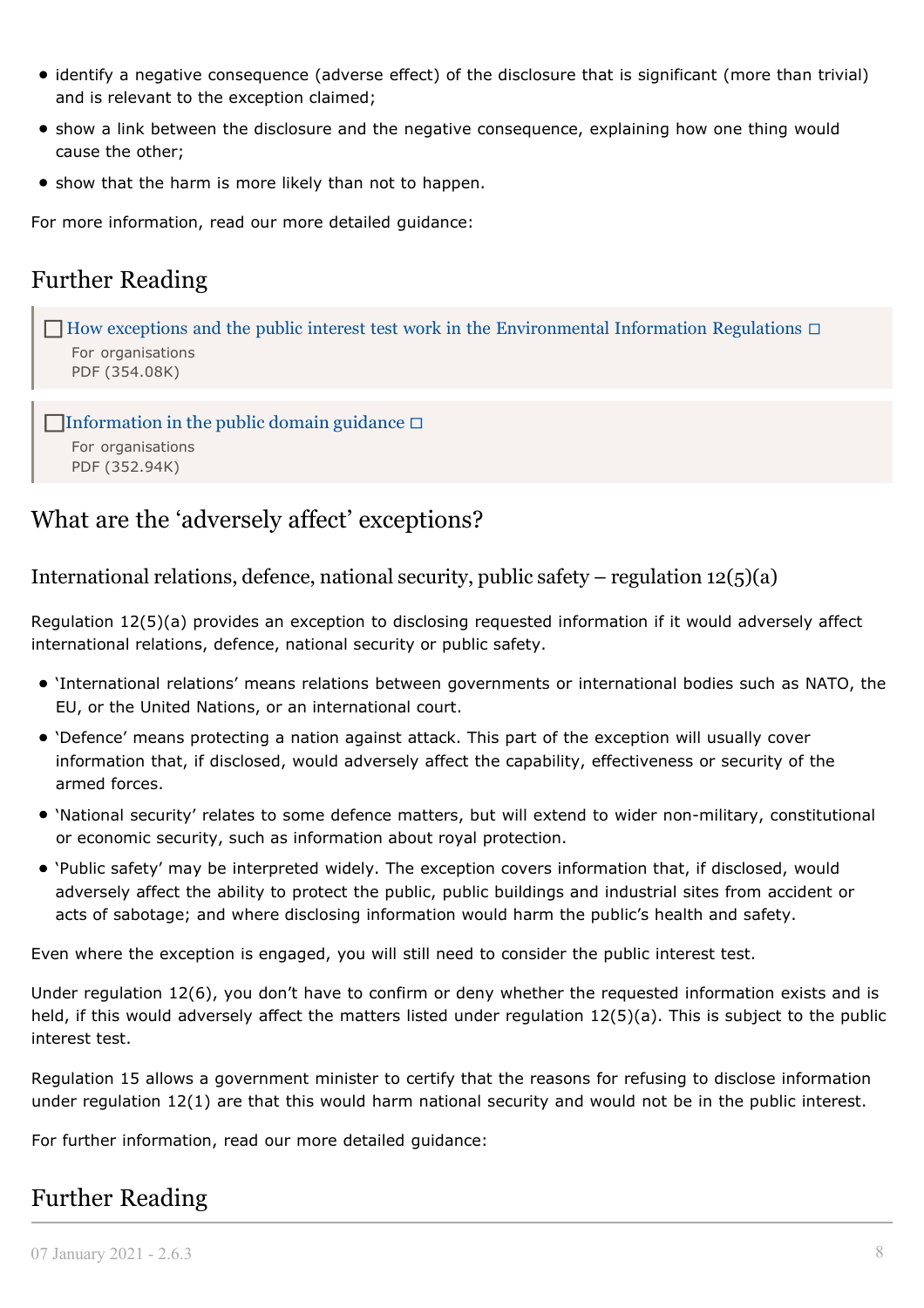[International](https://ico.org.uk/media/for-organisations/documents/1633/eir_international_relations_defence_national_security_public_safety.pdf) relations, defence, national security or public safety- (regulation 12(5)(a))  $\Box$ For [organisations](https://ico.org.uk/media/for-organisations/documents/1633/eir_international_relations_defence_national_security_public_safety.pdf) PDF [\(295.39K\)](https://ico.org.uk/media/for-organisations/documents/1633/eir_international_relations_defence_national_security_public_safety.pdf)

Interests of the person who provided the [information](https://ico.org.uk/media/for-organisations/documents/1638/eir_voluntary_supply_of_information_regulation.pdf) to the public authority (regulation 12(5)(f))  $\Box$ For [organisations](https://ico.org.uk/media/for-organisations/documents/1638/eir_voluntary_supply_of_information_regulation.pdf) PDF [\(328.57K\)](https://ico.org.uk/media/for-organisations/documents/1638/eir_voluntary_supply_of_information_regulation.pdf)

#### The course of justice, the ability of a person to receive a fair trial or the ability of the public authority to conduct an inquiry of a criminal or disciplinary nature – regulation  $12(5)(b)$

Under regulation 12(5)(b), you can refuse to disclose information that would adversely affect formal legal proceedings, whether criminal or civil, including enforcement proceedings. The meaning of 'the course of justice' is broad – it covers a range of information, such as court documents and documents covered by legal professional privilege. The meaning of 'an inquiry of a criminal or disciplinary nature' is likely to include information about investigations you conduct about a potential breach of legislation, for example, planning law or environmental law. To apply this exception, the disclosure must adversely affect the inquiry by causing some real harm.

This exception is subject to the public interest. There is a strong public interest in ensuring that the Regulations do not undermine other legal procedures that govern access to court records and information held for inquiries, such as the Civil Procedure Rules and Criminal Procedure Rules.

For the purposes of this exception, the term 'public authority' includes Scottish public authorities.

Under regulation 3(3), when a public authority is acting 'in a judicial or legislative capacity', it is not covered by the Regulations.

For further information, read our more detailed guidance:

# Further Reading

The course of justice and inquiries exception [\(regulation](https://ico.org.uk/media/for-organisations/documents/1625/course_of_justice_and_inquiries_exception_eir_guidance.pdf)  $12(5)(b)$ )  $\Box$ For [organisations](https://ico.org.uk/media/for-organisations/documents/1625/course_of_justice_and_inquiries_exception_eir_guidance.pdf) PDF [\(322.33K\)](https://ico.org.uk/media/for-organisations/documents/1625/course_of_justice_and_inquiries_exception_eir_guidance.pdf)

#### Intellectual property rights – regulation  $12(5)(c)$

Intellectual property rights are granted to those who create and own works that are the result of human intellectual creativity, in areas like industry, science, literature and the arts. Intellectual property rights (IPR) include copyrights, database rights, patents, trademarks and protected designs. These rights do not prevent you disclosing information under the Regulations.

Our view is that disclosing information under the Regulations does not change the fact that IPR, database rights or copyright restrictions may apply. However, where disclosing environmental information would adversely affect those rights, regulation 12(5)(c) does offer some protection. To apply the exception, you must show that disclosing environmental information will harm the ability of the rights holder to exploit or control their IPR – technically infringing IPR is not enough to apply the exception. The IPR can be yours or a third party's. For you to apply the exception, the public interest in maintaining the exception must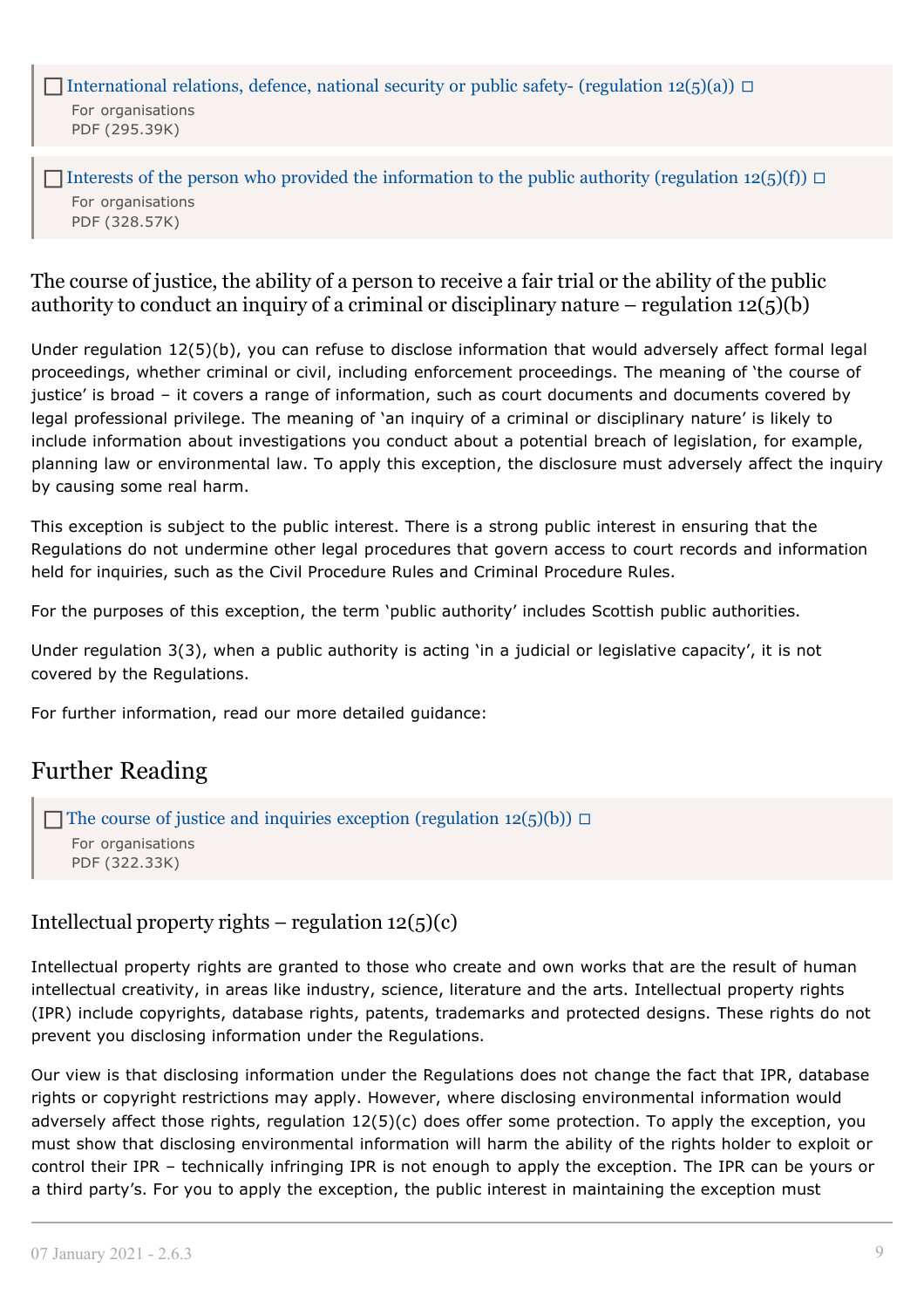outweigh the public interest in disclosure.

You cannot place any conditions or restrictions on information you disclose, but you can include a copyright notice. You can then make a claim if the requester or any third party uses the information in breach of copyright.

For further information, read our more detailed guidance:

# Further Reading

```
\BoxIntellectual Property Rights – regulation 12(5)(c) \BoxFor organisations
   PDF (350.73K)
```
Confidentiality of proceedings where confidentiality is provided by law – regulation  $12(5)(d)$ 

You can refuse to disclose information if this would adversely affect the confidentiality of proceedings. 'Proceedings' means your organisation's formal meetings and procedures – it's unlikely to include every meeting you hold or every procedure you have. The proceedings may be those of your public authority or any other public authority and the confidentiality of those proceedings must be provided by law. This includes common law or a specific piece of legislation. If the law does not provide confidentiality of the proceedings, regulation 12(5)(d) will not apply.

Types of proceedings will include (but are not limited to):

- legal proceedings;
- formal meetings where attendees deliberate over matters within a public authority's jurisdiction; and
- circumstances where a public authority exercises its legal decision-making powers.

You cannot use this exception for environmental information on emissions. See Information relating to emissions below for more details.

For the purposes of this exception, the term 'public authority' includes Scottish public authorities.

For further information, read our more detailed guidance:

## Further Reading



Confidentiality of commercial or industrial information where such confidentiality is provided by law to protect a legitimate economic interest – regulation  $12(5)(e)$ 

You can refuse to disclose information if this would adversely affect the confidentiality of commercial or industrial information. To apply this exception, you must consider the following:

• Is the information commercial or industrial?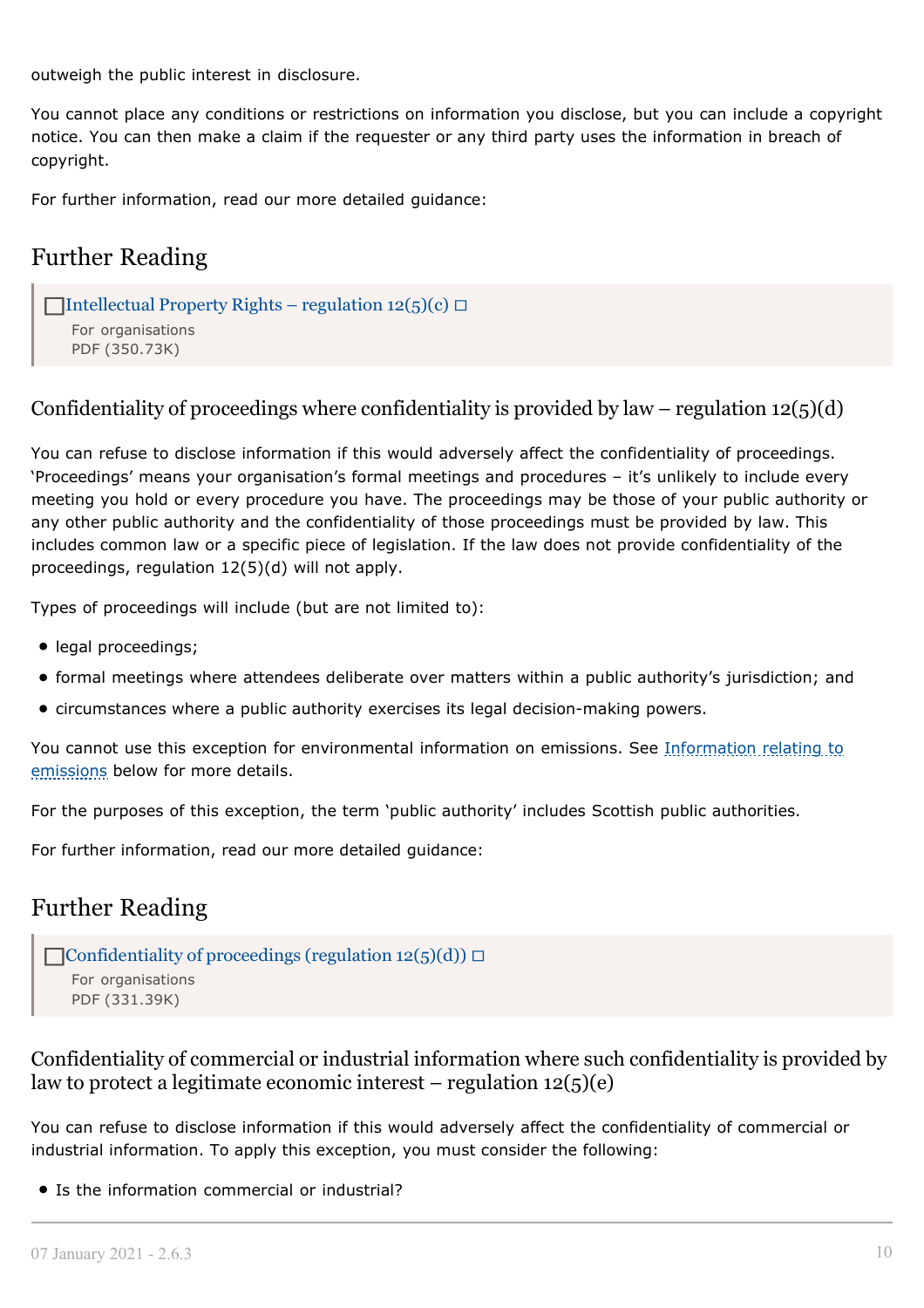- Is the information subject to confidentiality provided by law?
- **•** Is the confidentiality protecting a legitimate economic interest?
- Would disclosure adversely affect the confidentiality?

You cannot use this exception for environmental information on emissions. See Information on emissions below for more details.

For more information, read our more detailed guidance:

# Further Reading

[Confidentiality](https://ico.org.uk/media/for-organisations/documents/1624/eir_confidentiality_of_commercial_or_industrial_information.pdf) of commercial or industrial information (regulation 12(5)(e))  $\Box$ For [organisations](https://ico.org.uk/media/for-organisations/documents/1624/eir_confidentiality_of_commercial_or_industrial_information.pdf) PDF [\(310.26K\)](https://ico.org.uk/media/for-organisations/documents/1624/eir_confidentiality_of_commercial_or_industrial_information.pdf)

#### The interests of the person who provided the information – regulation  $12(5)(f)$

This exception allows you to refuse disclose information if this would adversely affect the interests of someone who supplied the information, and that person:

- was not under, and could not be put under, any obligation to supply it;
- supplied it expecting that it would not be disclosed to a third party; and
- has not agreed to the information being supplied.

This exception protects the free flow of information to public authorities and will often apply to information sent to an ombudsman or other regulators for their investigations. It may also cover:

- circumstances where an individual provides information in response to a survey (where they have not given consent to release it into the public domain); or
- privately owned papers deposited in an archive.

You cannot use this exception for environmental information on emissions. See Information on emissions below for more details.

For the purposes of this exception, the term 'public authority' includes Scottish public authorities.

For more information, read our more detailed guidance:

## Further Reading

Interests of the person who provided the [information](https://ico.org.uk/media/for-organisations/documents/1638/eir_voluntary_supply_of_information_regulation.pdf) to the public authority (regulation 12(5)(f))  $\Box$ For [organisations](https://ico.org.uk/media/for-organisations/documents/1638/eir_voluntary_supply_of_information_regulation.pdf) PDF [\(328.57K\)](https://ico.org.uk/media/for-organisations/documents/1638/eir_voluntary_supply_of_information_regulation.pdf)

Information about the deceased – the UK GDPR and the DPA 2018 do not cover information about people who have died, so you cannot rely on regulation 13 to withhold this type of information (unless the personal data of third parties is involved). Where you have a request for sensitive information about someone who has died, the most appropriate exception is likely to be regulation 12(5)(f). This is because the information may have originally been provided in confidence and disclosure would be inappropriate. For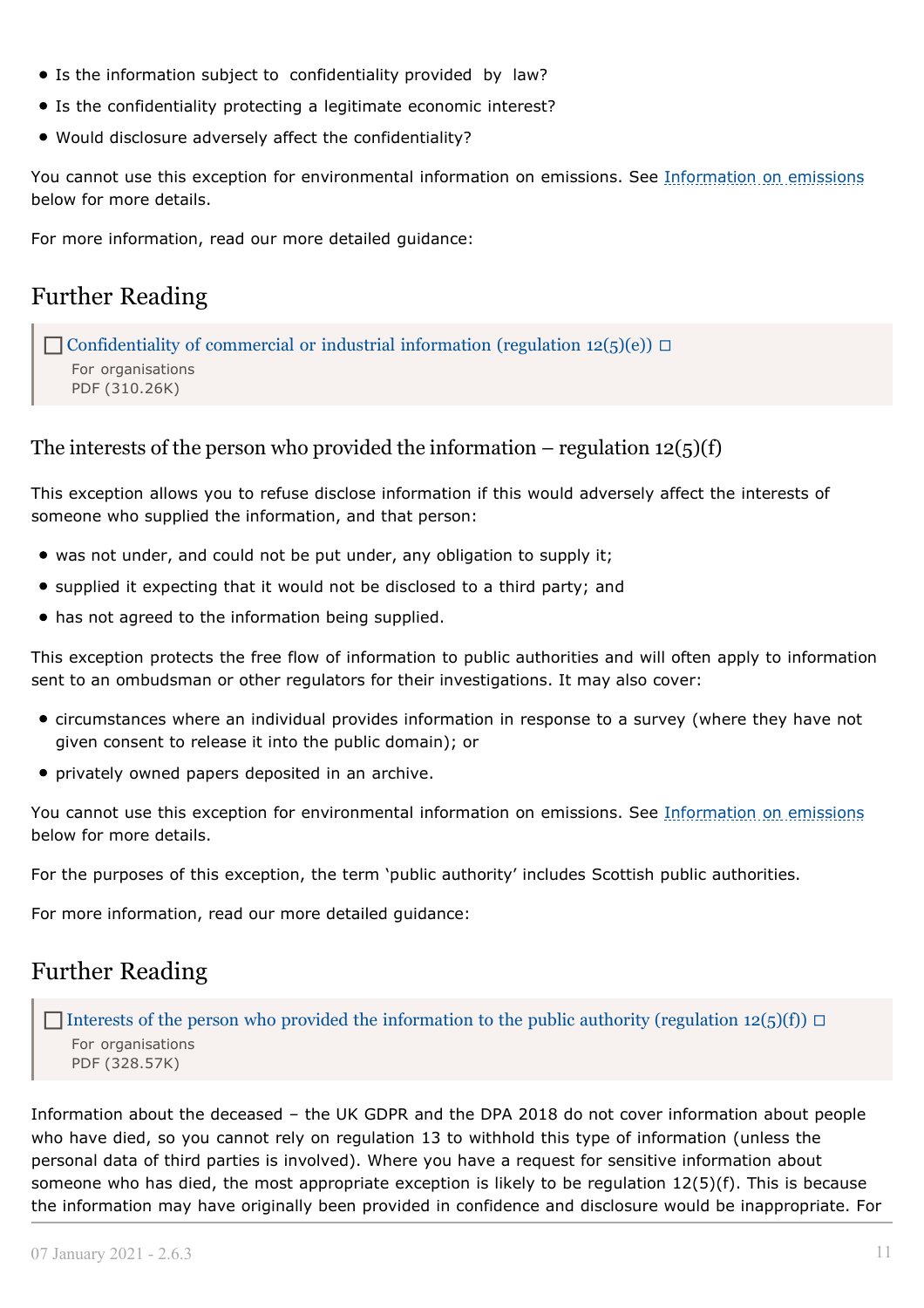less sensitive information, and where it is already in the public domain, disclosure is more likely to be possible.

For more information, read our more detailed guidance:

# Further Reading

```
\BoxInformation about the deceased guidance \BoxFor organisations
   PDF (240.41K)
```
The protection of the environment to which the information relates – regulation  $12(5)(g)$ 

The Regulations aim to protect the environment by ensuring greater access to environmental information, but also to protect against disclosure of information that could endanger the environment. For instance, it could provide protection for information about the nesting sites of rare birds, or the locations of vulnerable archaeological sites.

You cannot use this exception for environmental information on emissions. See Information on emissions below for more details.

For more information, read our more detailed guidance:

# Further Reading

**Protection of the [environment](https://ico.org.uk/media/for-organisations/documents/2021/2619008/12-5-g-protection-of-the-environment-31122020-version-12.pdf) (regulation 12(5)(g))**  $\Box$ [External](https://ico.org.uk/media/for-organisations/documents/2021/2619008/12-5-g-protection-of-the-environment-31122020-version-12.pdf) link

# How is information relating to emissions treated differently?  $-$  regulation 12(9)

The Regulations stress transparency and openness in relation to information about emissions. They provide a greater right of access to information about emissions – regulation 12(9) removes the right to rely on certain exceptions if someone requests information is on emissions.

When requested information is on emissions, you cannot rely on the exceptions at:

- regulation  $12(5)(d)$  confidentiality of the proceedings of a public authority
- regulation  $12(5)(e)$  confidentiality of commercial or industrial information
- regulation  $12(5)(f)$  interests of the person who provided the information
- regulation  $12(5)(g)$  protection of the environment to which the information relates.

For more information, read our more detailed guidance:

# Further Reading

```
\BoxInformation on emissions (regulation 12(9)) \BoxFor organisations
   PDF (244.88K)
```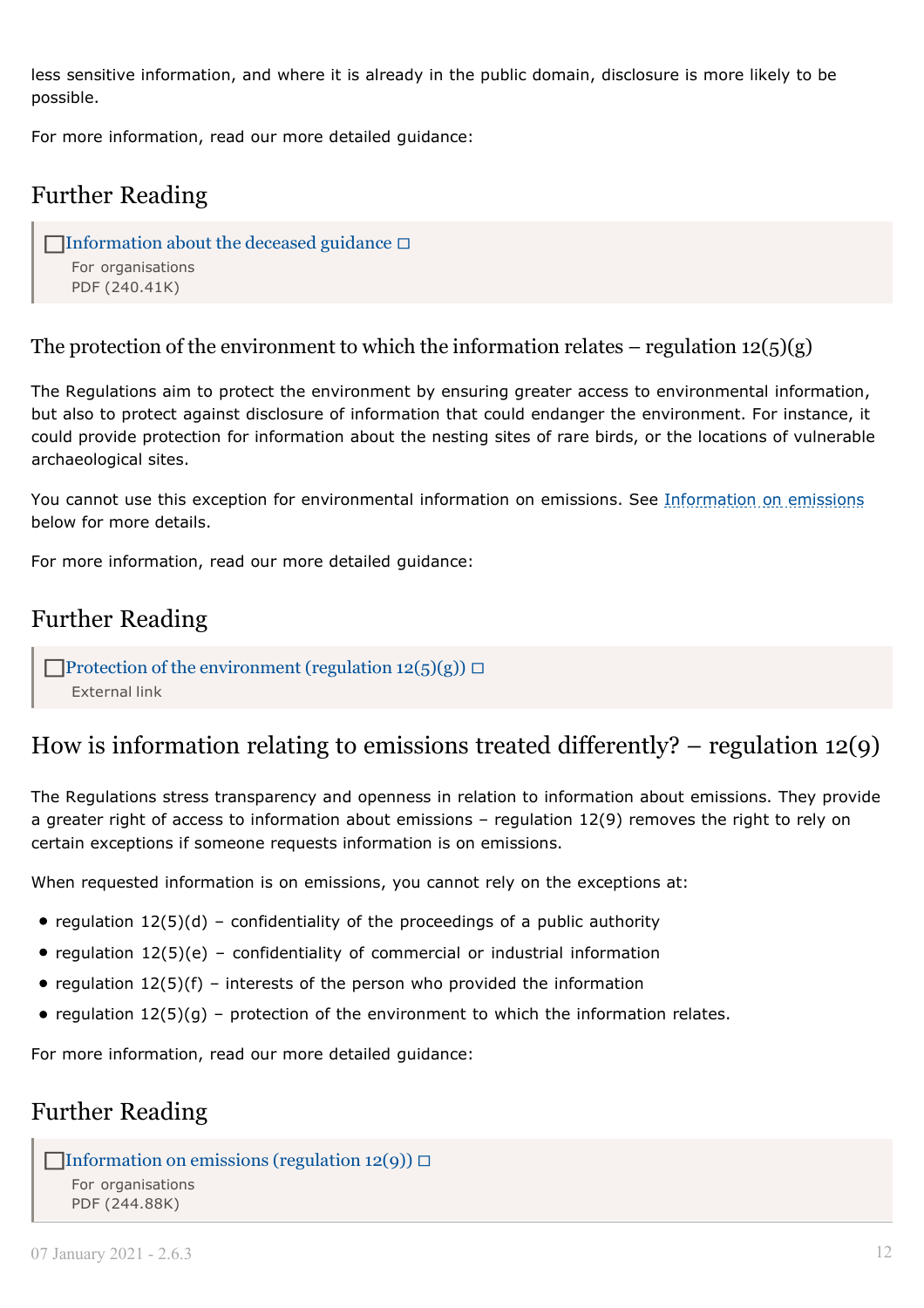# How does the public interest test work under the Environmental Information Regulations?

The public interest test applies to most of the exceptions in the Regulations. Regulation 12(3) (personal data of a person other than the applicant) is not subject to the public interest test. However, when considering whether disclosing such data is in accordance with regulation 13, you have to take account of the public interest.

Sometimes you may not be able to do a meaningful public interest test, such as when you are refusing a request under regulation 12(4)(a) because you don't hold the information.

When an exception is engaged, you must consider where the public interest lies before deciding whether to disclose the information. You can refuse to provide information only when the public interest in maintaining the exception outweighs the public interest in disclosure. When considering the public interest test, you should bear in mind the presumption in favour of disclosure under the Regulations – that you should release information unless there is a good reason not to.

You must consider the circumstances at the time the request was made. When considering the public interest arguments in favour of maintaining the exception, you can take into consideration only arguments that are directly relevant to the interests that the exception protects. You cannot rely on general arguments for the public interest in withholding the information.

In addition to the public interest in transparency and accountability, there is a further public interest in disclosing environmental information because it supports the right of everyone to live in an adequate environment, and ultimately contributes to a better environment. Normally, public interest arguments in favour of the exception have to be specifically related to what that exception is protecting, but this is a general public interest argument for disclosure, and it does not have to be related to the specific exception.

Under the Regulations, when more than one exception applies to the information, you can combine the public interest arguments in maintaining the exceptions against the public interest in disclosure. This is different from the approach required under the Freedom of Information Act.

For more information, read our more detailed guidance:

# Further Reading

 $\Box$  How exceptions and the public interest test work in the [Environmental](https://ico.org.uk/media/for-organisations/documents/2021/2619013/exceptions-pi-test-eir.pdf) Information Regulations  $\Box$ [External](https://ico.org.uk/media/for-organisations/documents/2021/2619013/exceptions-pi-test-eir.pdf) link

# How long do we have to consider the public interest test?

You must consider all relevant public interest arguments within the normal time for compliance – no later than 20 working days after the date you receive the request.

Unlike the Freedom of Information Act, the Regulations do not permit any extension beyond this for you to specifically consider the public interest.

The only circumstance under which you can have more time is if the complexity and volume of the information make it impracticable for you to comply, or decide to refuse to do so, within the 20 working days.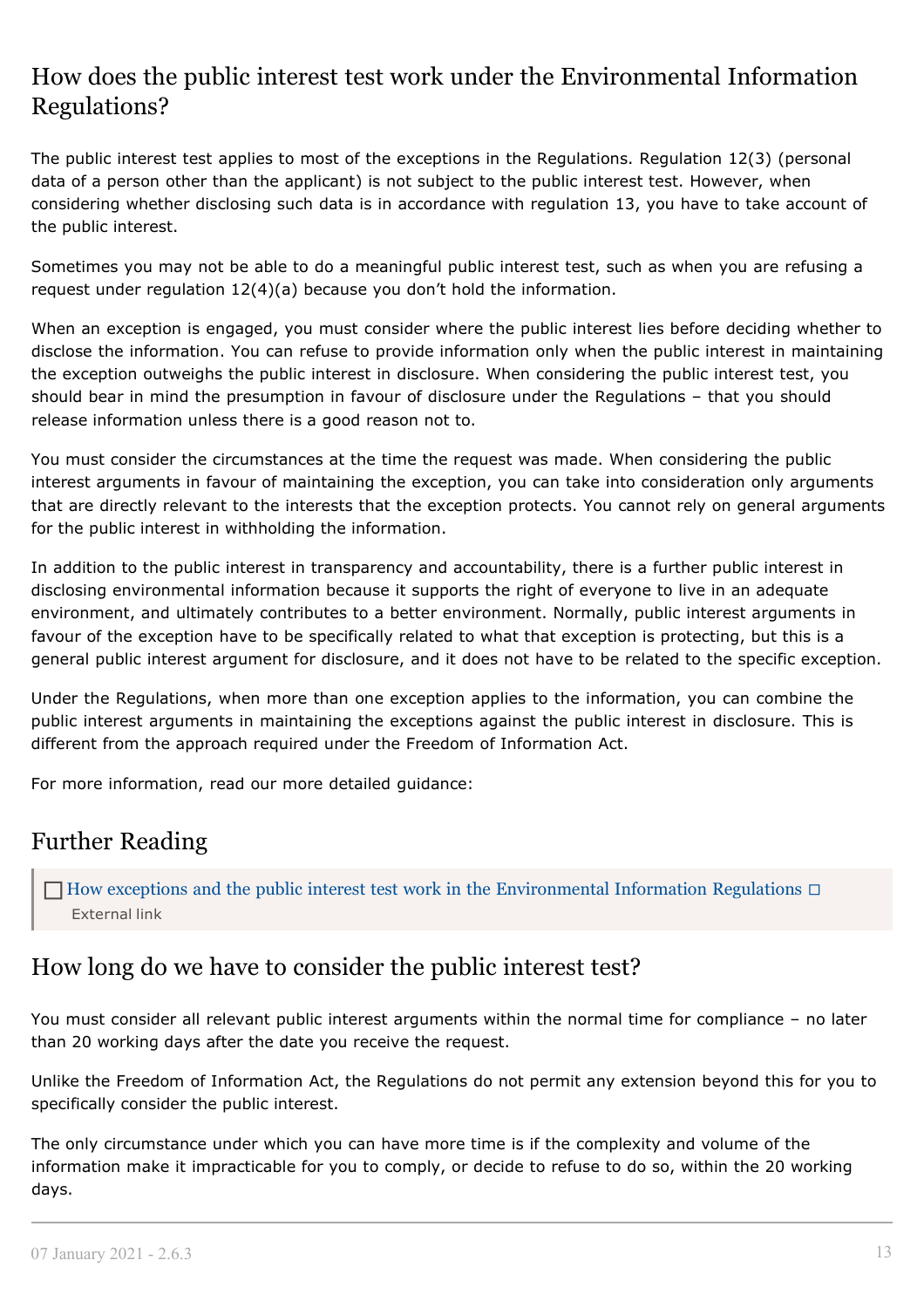# Is there anything else we need to know about exceptions?

If requested information (or some related information) is already in the public domain, it can affect:

- whether the disclosure would still cause an adverse effect;
- whether the test for a class based exception is still met; and
- where the balance of the public interest lies.

These will be important considerations in many cases.

For further information, read our more detailed guidance:

# Further Reading

```
\BoxInformation in the public domain guidance \BoxFor organisations
   PDF (352.94K)
```
# What if we are withholding only parts of a document?

Often you can withhold only some of the information requested. In many cases you can disclose some sections of a document but not others. Or you may be able to release documents after removing or redacting (editing out) certain names, figures or other sensitive details because they are subject to an exception or are outside the scope of the request.

Under the Regulations, you have a duty to consider whether information you are withholding under one of the exceptions provided by regulations 12(4), 12(5) or 13 can be separated from other information that can be released, and if possible, to disclose that information. For example, if sections of a requested report fall under regulation 12(5)(c), but other sections don't and can be disclosed, you should give the requester those sections. You can do this by redacting (editing) the sections of the report that are subject to regulation 12(5)(c).

The following are guidelines for good practice.

- Make sure redaction is not reversible. Words can sometimes be seen through black marker pen or correction fluid. On an electronic document, it is sometimes possible to reverse changes or to recover an earlier version to reveal the withheld information. Take advice from IT professionals if necessary.
- Give an indication of how much text you have redacted and where from. If possible, indicate which sections you removed using which exemption.
- Provide as much meaningful information as possible. For example, when redacting names, you might still be able to give an indication of the person's role, or which pieces of correspondence came from the same person.
- As far as possible, ensure that what you provide makes sense. If you have redacted so much that the document is unreadable, consider what else you can do to make the information understandable and useful for the requester.
- Keep a copy of both the redacted and unredacted versions so that you know what you have released and what you have refused, if the requester complains.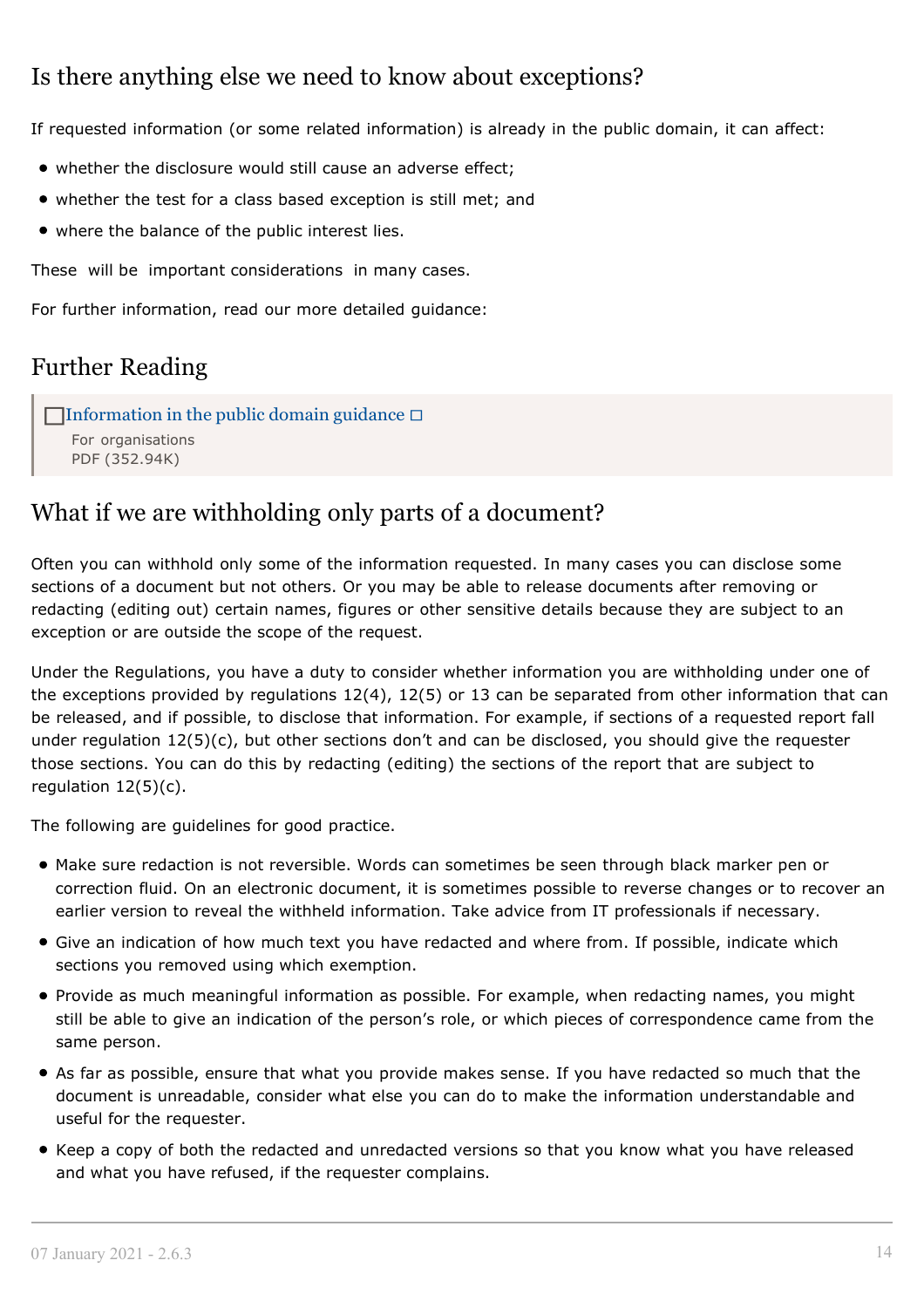For further information, read our more detailed guidance:

# Further Reading

 $\Box$  How to disclose [information](https://ico.org.uk/media/for-organisations/documents/2021/2618998/how-to-disclose-information-safely-20201224.pdf) safely – removing personal data from information requests and datasets  $\Box$ [External](https://ico.org.uk/media/for-organisations/documents/2021/2618998/how-to-disclose-information-safely-20201224.pdf) link

You may also wish to refer to the [Redaction](http://www.nationalarchives.gov.uk/documents/information-management/redaction_toolkit.pdf) Toolkit  $\Box$  produced by the National Archives.

# If we are relying on an exception to refuse the request, what do we need to tell the requester?

If you are refusing to answer a request because an exception applies to the requested information, you must provide the requester with a written 'refusal notice'. Regulation 14 sets out what your refusal notice needs to include.

A refusal notice should:

- be in writing;
- be issued as soon as possible, and no longer than 20 working days after the date you received the request;
- specify the reasons for the refusal, including:
	- the exception you are relying on under regulation 12(4); 12(5) or 13
	- everything you considered in reaching the decision under the public interest test
- inform the requester of:
	- their right to complain to you if they disagree with your decision;
	- their right to complain to the ICO, including relevant contact details.

For further information, read our guidance:

# Further Reading

```
Refusing a request under the EIR \BoxFor organisations
   PDF (242.78K)
```
## What if the requester is unhappy with the outcome?

Regulation 11 entitles a requester to complain about your response to their request for information, if they think that it is not in line with the legislation. A requester must complain in writing within 40 working days of receiving the refusal letter.

To deal with such complaints you should have a complaints procedure, known as an internal review.

You should:

ensure your complaints procedure is triggered whenever a requester expresses dissatisfaction with the